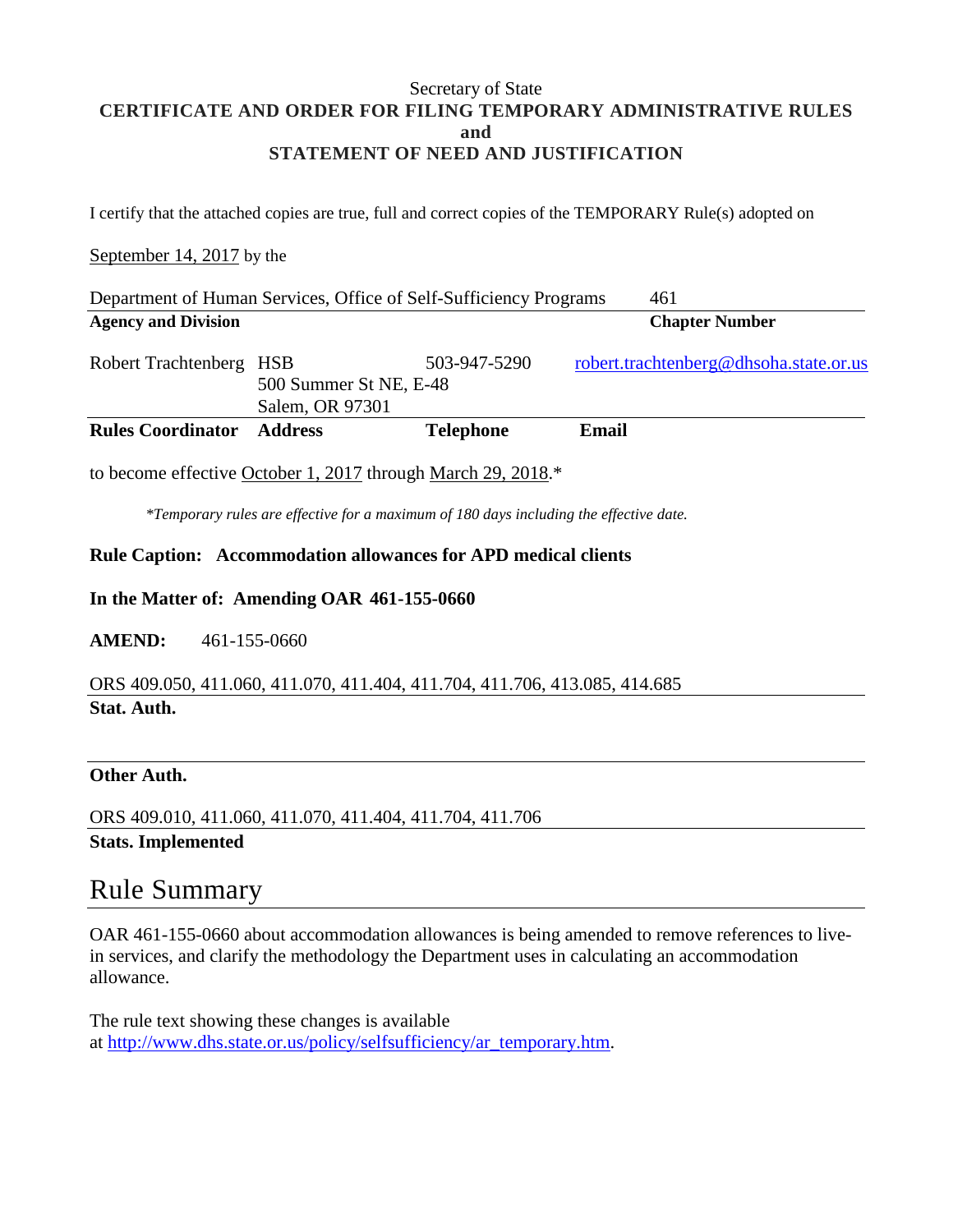## Need for the Rules

OAR 461-155-0660 needs to be amended because live-in services are no longer authorized starting October 1, 2017. This amendment addresses that change by removing requirements that clients be receiving live-in services, and clarifying the methodology the Department uses in calculating an accommodation allowance.

# Documents Relied Upon

None

# Justification of Temporary Rules

The Department finds that failure to act promptly by amending OAR 461-155-0660 will result in serious prejudice to the public interest, the Department, and some clients receiving live-in services and accommodation allowances. The Department needs to proceed by temporary rule amended because live-in services are no longer authorized starting October 1, 2017. This amendment addresses that change by removing requirements that clients be receiving live-in services, and clarifying the methodology the Department uses in calculating an accommodation allowance.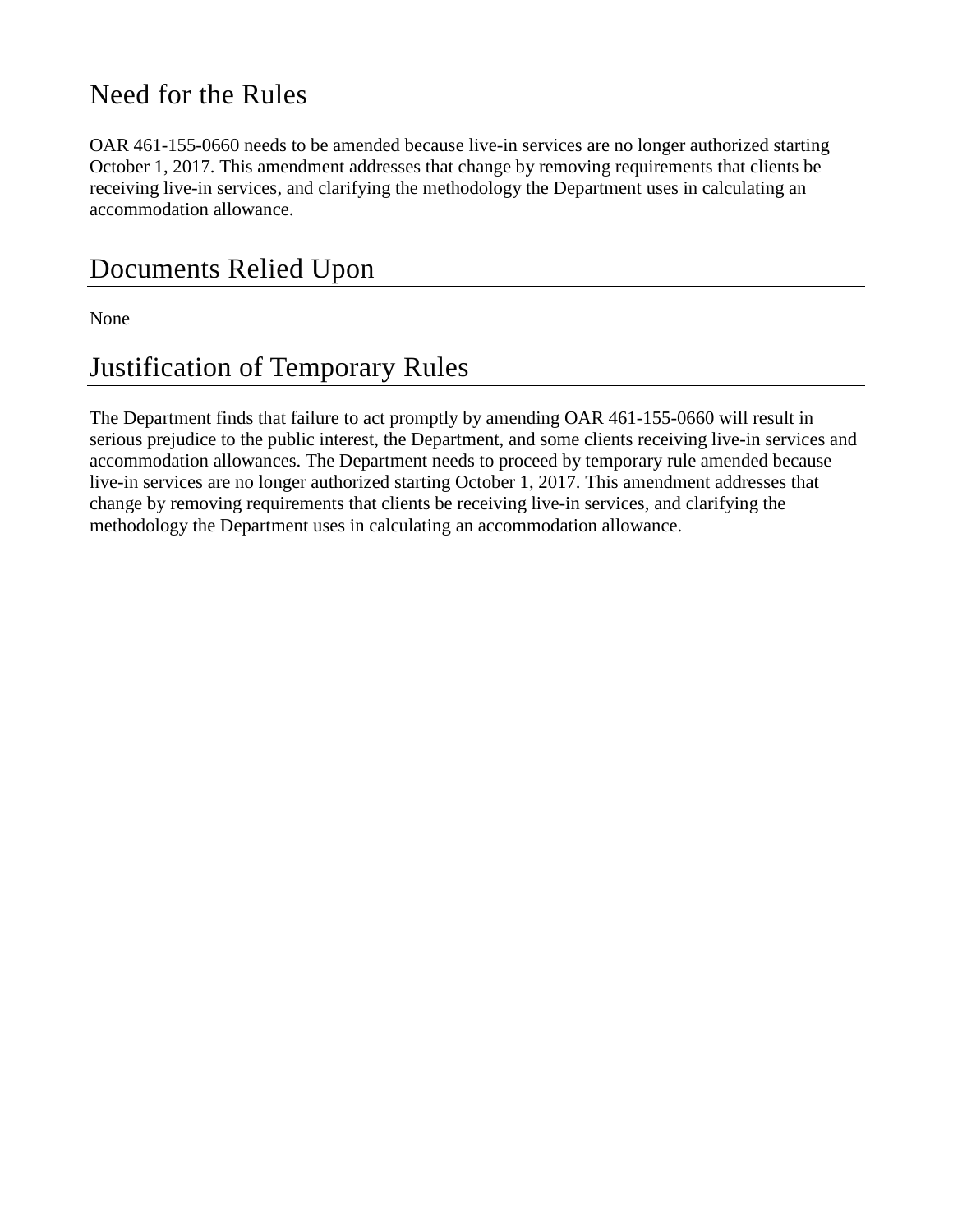### 461-155-0660 Temporary Eff. 9- 1-1710-1-17 Special Need; Accommodation Allowance

An OSIPM recipient may receive an accommodation allowance as follows:

- (1) An OSIP or OSIPM program client living in a nursing facility is not eligible for an accommodation allowance. An OSIP or OSIPM program client living in a *nonstandard living arrangement* (see OAR 461-001-0000) is not eligible for an accommodation allowance unless he or she is receiving, or is eligible to receive after a temporary absence, *home and community-based care* (see OAR 461-001-0030) in-home services. An OSIP or OSIPM program client receiving SSI or having an adjusted income less than the OSIPM program income standard (except a client in a nursing facility) or eligible to receive or receiving *home and community-based care* in-home services is allowed an accommodation allowance if the client is 18 years of age or older and meets the criteria in section (2) or (3) of this rule.
- $\left( \frac{2}{2} \right)$  Temporary absence of elient-individual from home.
	- (a) A temporary accommodation allowance may be authorized<del>, when permitted under</del> section (1) of this rule, if a client meets the following criteria:
	- (A) The client leaves his or her home or rental property and enters an adult foster care facility, assisted living facility, group care home, hospital, nursing facility, residential care facility, specialized living facility, or state psychiatric institution;
	- (B) The client cannot afford to keep the home without the allowance;
	- (C) The client will be able to return home within six months of leaving, according to a written statement from a primary practitioner, RN, or PAS (pre-admission screening) RN; and
	- (D) The home will accommodate the service plan of the client when the client returns. if an individual meets all the following requirements:
		- (A) The individual owns, rents or leases a primary residence.
		- (B) The individual leaves his or her home or rental property and temporarily receives services in a hospital, nursing facility, residential care facility, assisted living facility, adult foster home, specialized living facility or state psychiatric institution.
		- (C) Except for a temporary absence from the primary residence, the individual must be eligible to receive in-home services under OAR chapter 411 division 030.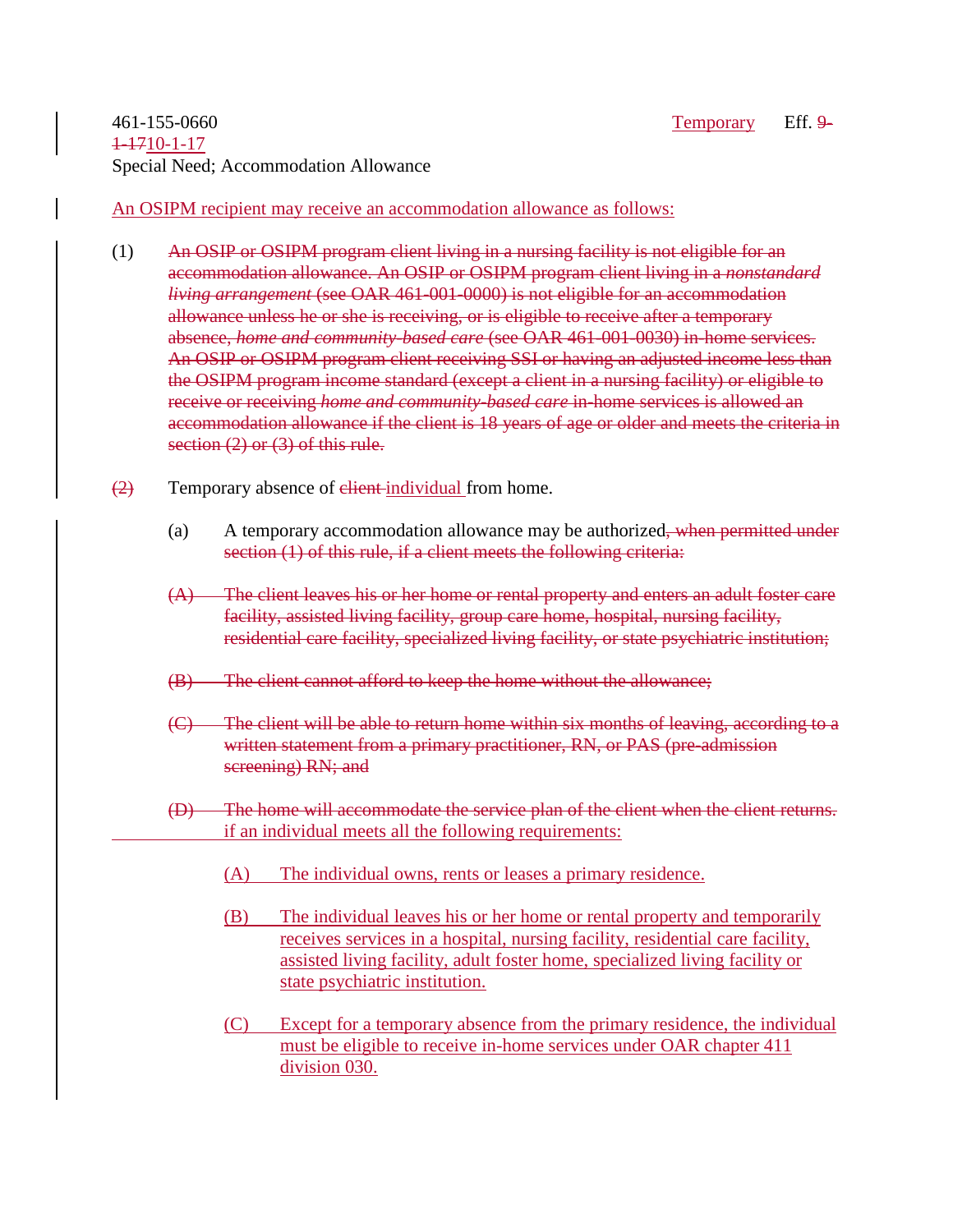- (D) The individual cannot afford to keep the home or rental property without the allowance.
- (E) The individual will be able to return home or rental property within six months of leaving, according to a written statement from a primary practitioner, RN, or PAS (pre-admission screening) RN.
- (F) The home or rental property will accommodate the service plan of the individual when the individual returns.
- (b) The allowance may be authorized for six months. If, after six months, the  $\theta$ individual continues to meet the criteria in subsection (a) of this section, an extension may be approved in writing by a supervisor.
- (c) The accommodation allowance equals the total of the client's individual's housing cost, including taxes and insurance, plus the limited standard utility allowance for the SNAP program provided in OAR 461-160-0420.
- (3) Additional cost for accommodation. A client meeting the criteria in section (1) of this rule may receive an accommodation allowance if the client's shelter cost exceeds \$451 for a one-person *need group* (see OAR 461-110-0630) or \$559 for a two-person *need group*, and the requirements of one of the following subsections are met:
	- (a) The client has a documented increase in rent associated with access by an individual with a disability; or
	- (b) The client has been assessed to need a live-in provider, has accepted the services of a live-in provider, and requires an additional bedroom for the live-in provider.
- (4) The accommodation allowance is determined as follows:
	- (a) For a client who receives an accommodation allowance based on increased costs associated with access by an individual with a disability, only the additional increase in cost for the accommodation is allowed.
	- (b) For a client who receives an accommodation allowance based on the need for an additional bedroom for a live-in provider, the amount of the accommodation allowance is the limited standard utility allowance for the SNAP program under OAR 461-160-0420 plus-
		- (A) One-third of the monthly rental cost; or
		- (B) One-third of the monthly payment on the property agreement (including mortgage, trust deed, or land sale contract). The property agreement is the agreement existing at the time the client is approved for the accommodation allowance. The accommodation allowance for the housing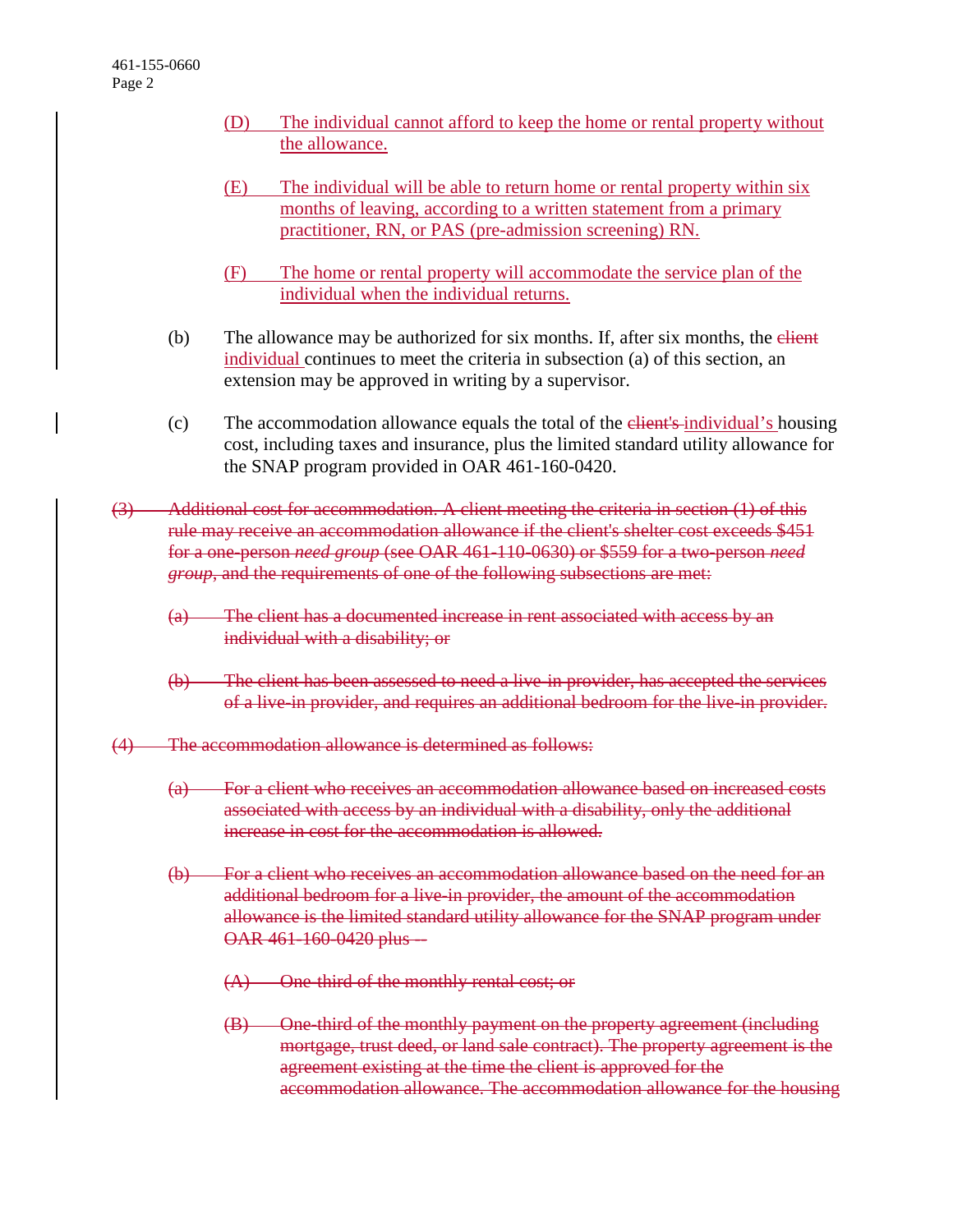portion ends if the debt is refinanced, unless the refinancing was done only to reduce the original property agreement's interest rate or total monthly payment amount and the owner realized no direct or indirect payment of the home's equity value from the refinancing.

- (i) If the refinancing requirement under this paragraph is met, the amount of the accommodation allowance is one-third of the refinanced property agreement amount plus the limited standard utility allowance under OAR 461-160-0420.
- (ii) If the refinancing requirement under this paragraph is not met and the housing portion of the accommodation allowance ends, the client remains eligible only for the limited standard utility allowance portion under OAR 461-160-0420.
- (2) Disability-associated accommodation allowance.
	- (a) In order to be eligible for an accommodation allowance under this section, an individual must meet the requirements of each of the following paragraphs:
		- (A) The individual must meet the requirements of at least one of the following subparagraphs:
			- (i) Receive SSI.
			- (ii) Have adjusted income less than the OSIPM program income standard.
			- (iii) Be receiving or be eligible to receive home and community-based care in-home services under OAR chapter 411 division 030 and be 18 years of age or older
		- (B) The individual's shelter costs exceed \$451 for a one-person need group or \$559 for a two-person need group; and
		- (C) The individual has a documented increase in rent associated with access by an individual with a disability.
	- (b) The amount of the accommodation allowance is limited to the amount of the increase in housing cost associated with the individual's access needs.
- (3) Accommodation allowance based on increased costs associated with an individual's need for a home with an additional bedroom for a service provider.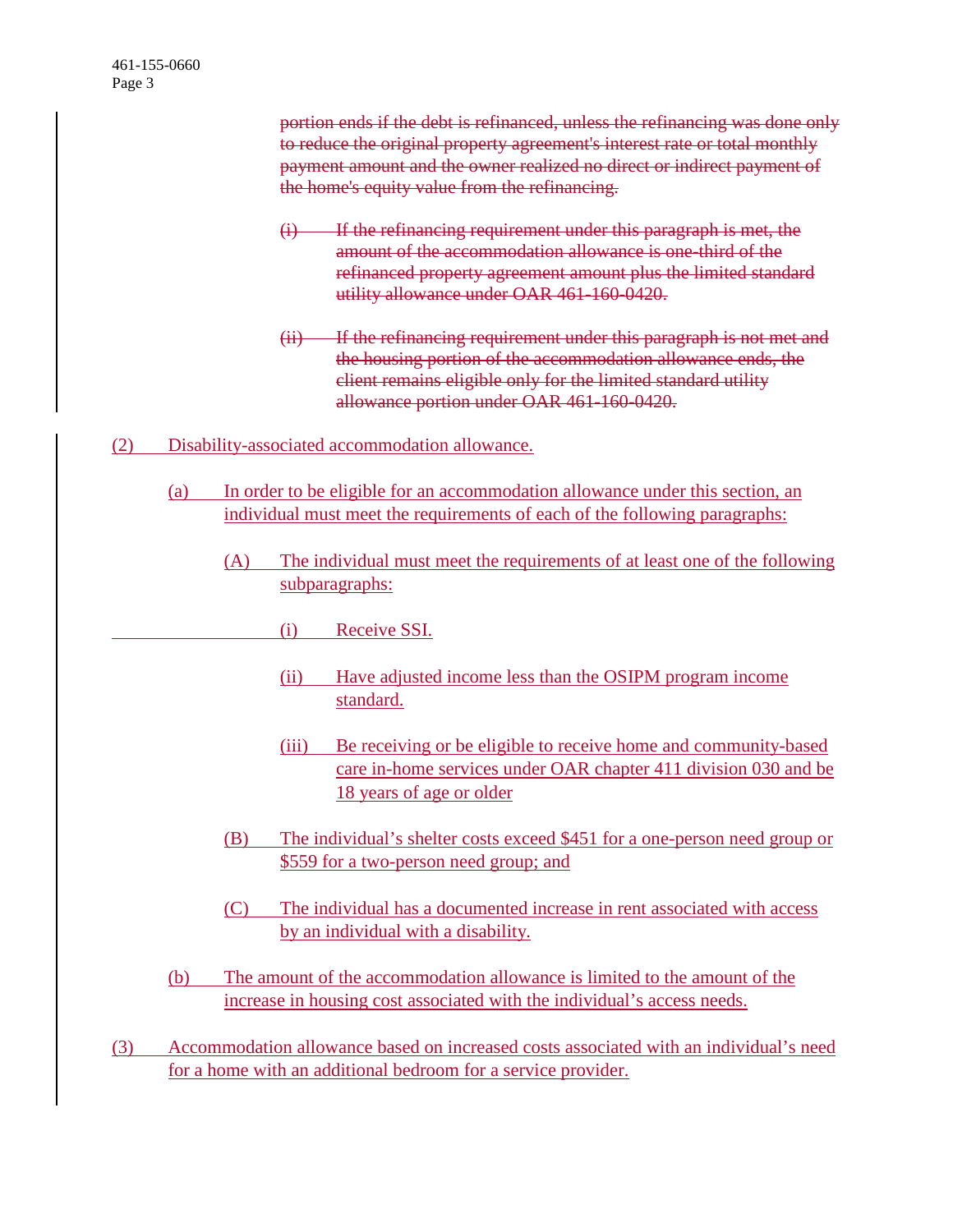- (a) In order to be eligible for an accommodation allowance under this section, an individual must meet the requirements of all of the following paragraphs:
	- (A) Receive in-home services under OAR Chapter 411 Division 030.
	- (B) Require full assistance in at least four of the six activities of daily living as determined by the assessment described in OAR Chapter 411 Division 015.
	- (C) Receive services from one or more homecare workers who routinely sleep at the individual's home as part of the individual's service plan.
- (b) The amount of the accommodation allowance is the limited standard utility allowance for the SNAP program under OAR 461-160-0420 plus:
	- (A) One-third of the monthly rental cost; or
	- (B) One-third of the monthly payment on the property agreement (including mortgage, trust deed, or land sale contract). The property agreement is the agreement existing at the time the individual is approved for the accommodation allowance. The accommodation allowance for the housing portion ends if the debt is refinanced, unless the refinancing was done only to reduce the original property agreement's interest rate or total monthly payment amount and the owner realized no direct or indirect payment of the home's equity value is from the refinancing.
		- (i) If the refinancing requirement is met under this paragraph, the amount of the accommodation allowance is one-third of the refinanced property agreement amount plus the limited standard utility allowance under OAR 461-160-0420.
		- (ii) If the refinancing requirement under this paragraph is not met and the housing portion of the accommodation allowance ends, the individual remains eligible only for the limited standard utility allowance portion under OAR 461-160-0420.
- $\left( \frac{5(4)}{2} \right)$  Special requirements.
	- (a) A client An individual who rents and qualifies for an allowance under section  $(2)$ or (3) of this rule must take the steps necessary to obtain subsidized housing under any federal or state housing program. A clientAn individual who fails, at any time, to take the steps necessary to obtain reasonably available subsidized housing reasonably available is ineligible for the allowance. A client, An individual who